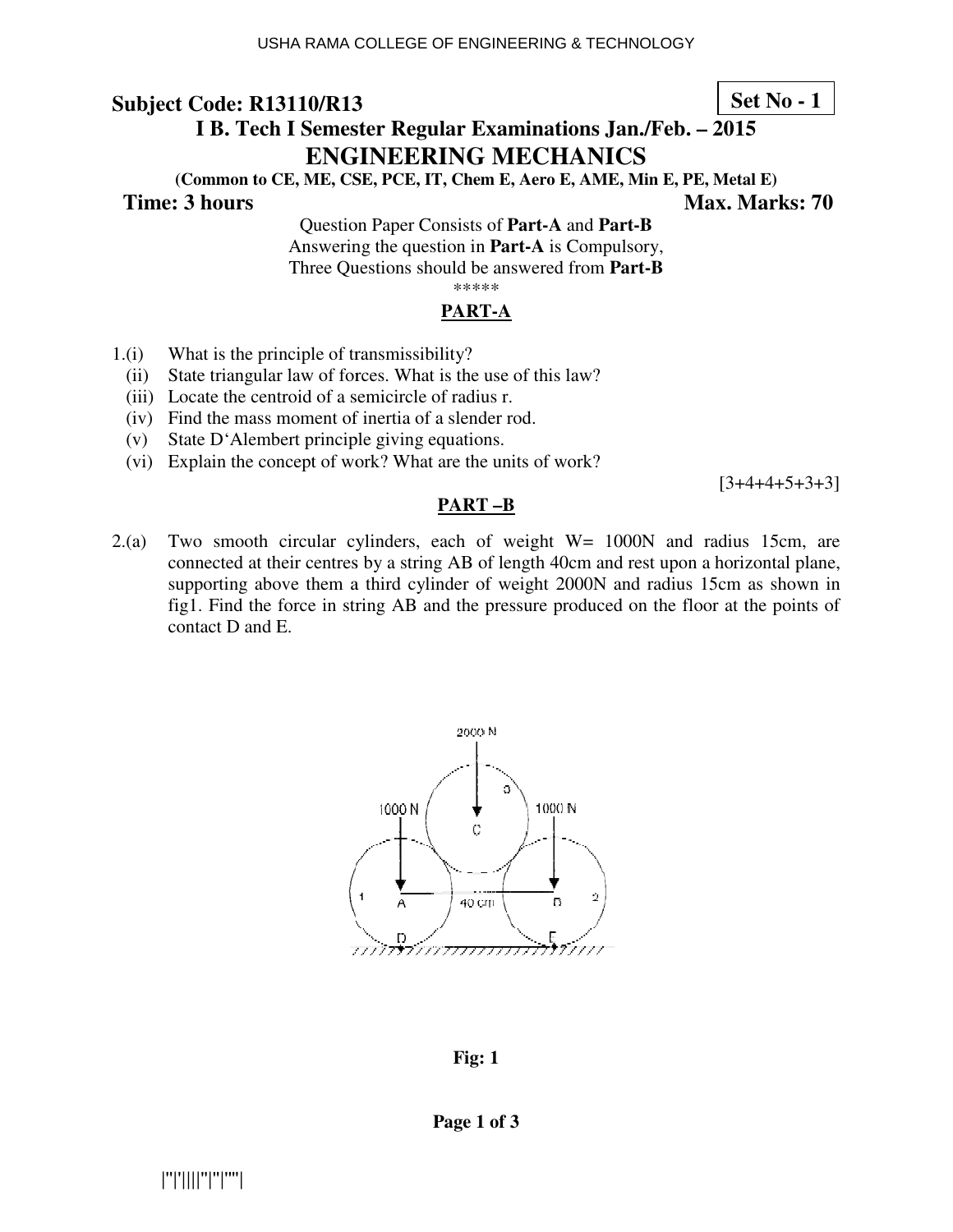#### USHA RAMA COLLEGE OF ENGINEERING & TECHNOLOGY

#### **Subject Code: R13110/R13**

**Set No - 1**

[8+8]

- 2.(b) State and prove the parallel axis theorem.
- 3.(a) A small block of unknown weight is placed on an inclined plane which makes an angle of  $30<sup>0</sup>$  with the horizontal plane. The component of this weight parallel to the inclined plane is 100N. Find the weight of the block.
	- (b) Find the area moment of inertia about the centroidal axes for a given area shown in the fig 2.



**Fig.2** 

 $[5+11]$ 

- 4.(a) A tower is 100m in height. A particle is dropped from the top of the tower and at the same time another particle is projected upward from the foot of the tower. Both the particles meet at height of 40m. Find the velocity with which the second particle is projected upward.
	- (b) What do you understand by Potential Energy and Kinetic Energy of a body?

[8+8]

5.(a) The four coplanar forces are acting at a point as shown in the fig.3. One of the forces is unknown and its magnitude is shown by P. The resultant is having a magnitude of 500N and acting along x-axis Determine the unknown force P and its inclination with x-axis.



**Fig.3 Page 2 of 3**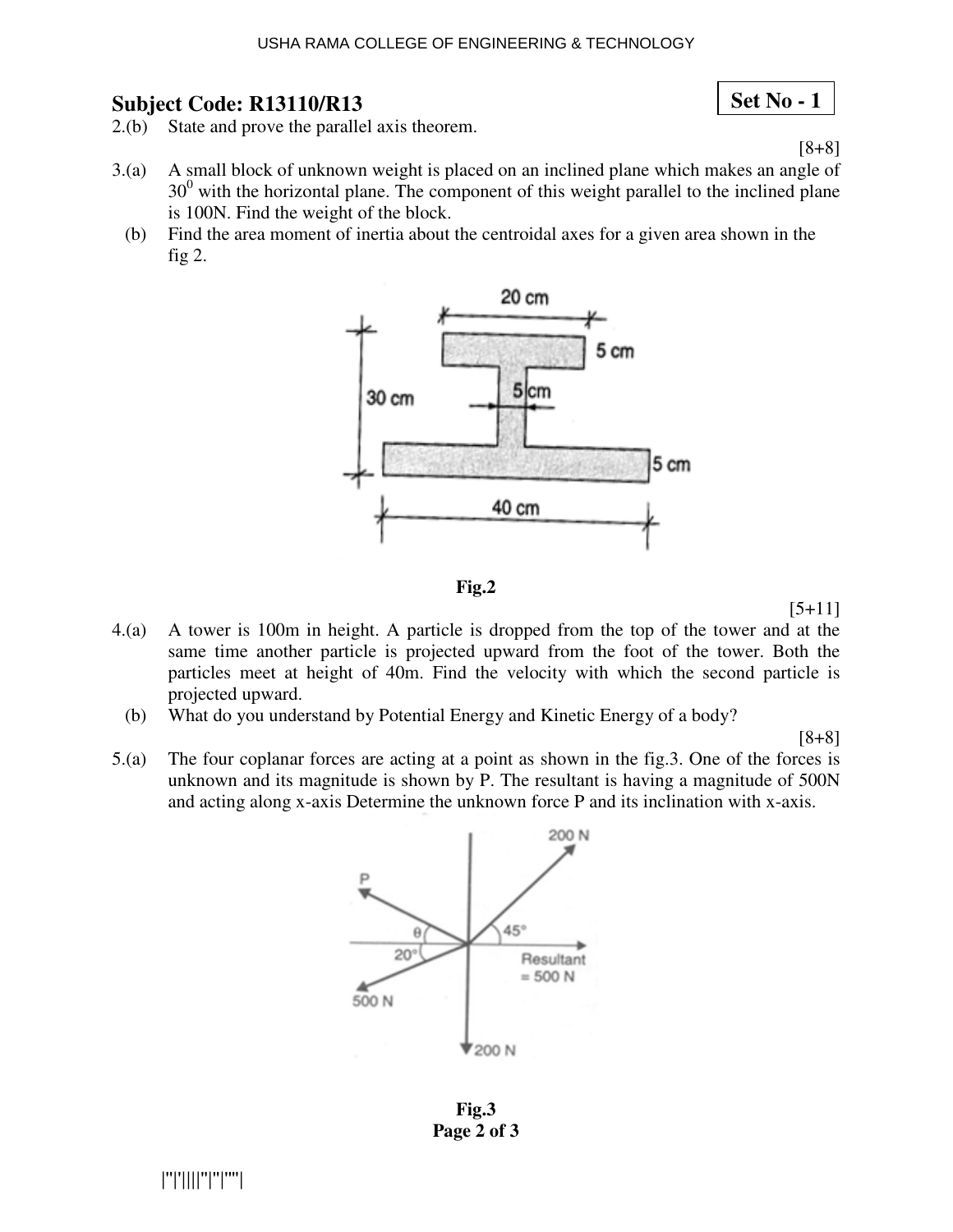- 5.(b) A body weighing 196.2N slides up a  $60^{\circ}$  inclined plane under the action of applied force 400N acting parallel to the inclined plane. The coefficient of friction is equal to 0.2. The body moves from rest. Determine
	- (i) Acceleration of the body
	- (ii) Distance travelled by the body in 5 seconds
	- (iii) Work done by the body in 5 seconds.
	- (iv) Momentum of the bo body after 5 seconds.
- 6.(a) Explain and define the term Free Body diagram. Draw the free body diagram and calculate the tensions in  $AC$  and  $BC$  shown in fig.4.



**Fig.4** 

- (b) Prove that of moment of inertia of a circular section about an horizontal axis and passing through C.G of the section is given by  $\Pi D^4/64$ .
	- [8+8]

- 7.(a) State and prove Pappus theorems I and II.
	- (b) Distinguish between area moment of inertia, polar moment of inertia and mass moment of inertia.

[8+8]

[4+12]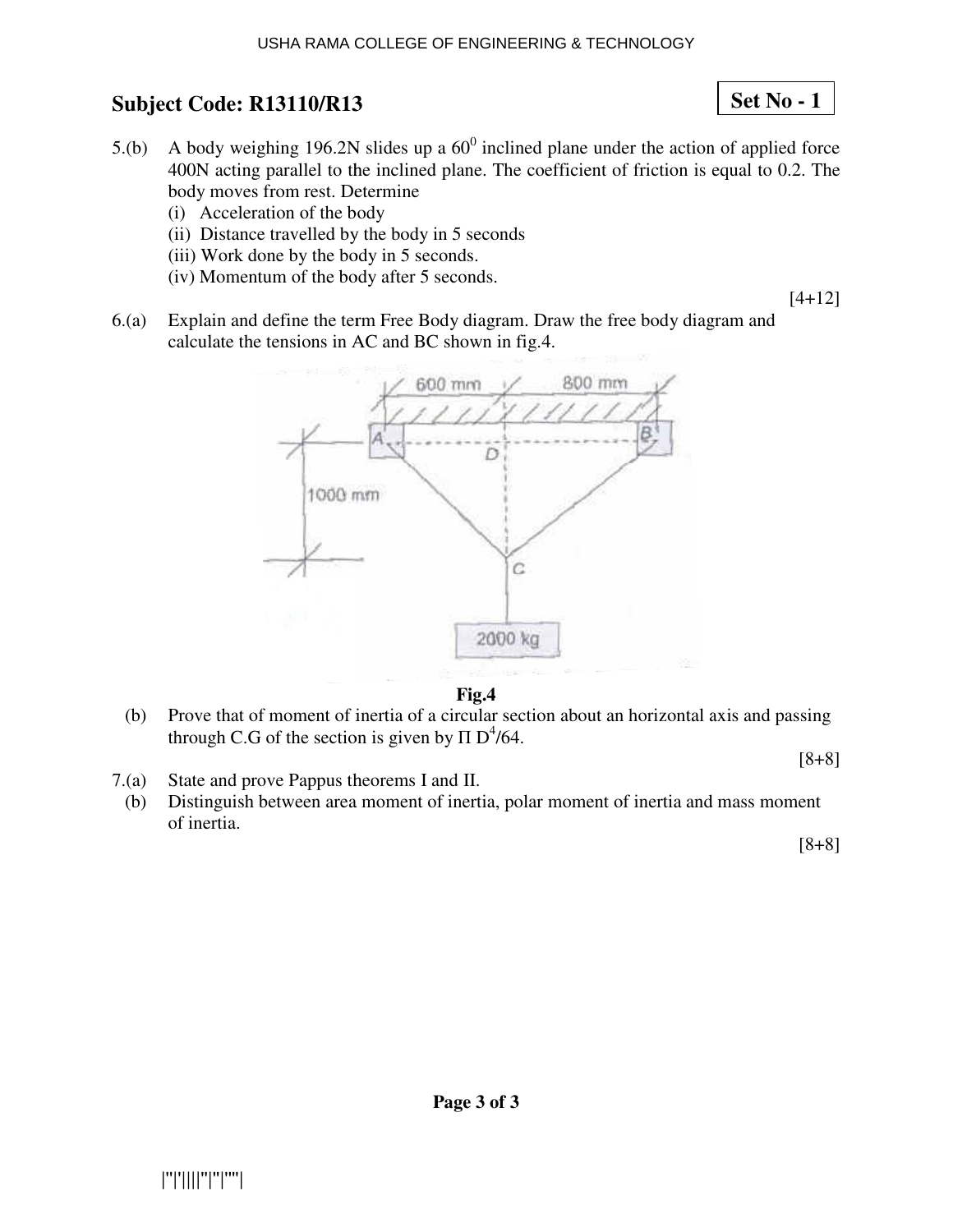#### **Set No - 2**

# **I B. Tech I Semester Regular Examinations Jan./Feb. – 2015 ENGINEERING MECHANICS**

**(Common to CE, ME, CSE, PCE, IT, Chem E, Aero E, AME, Min E, PE, Metal E)** 

**Time: 3 hours** Max. Marks: 70

Question Paper Consists of **Part-A** and **Part-B** Answering the question in **Part-A** is Compulsory, Three Questions should be answered from **Part-B** \*\*\*\*\*

#### **PART-A**

- 1.(i) A force of 200N is acting at a point and makes an angle of  $120^0$  and  $60^0$  with the x and y axes respectively. Find the component of the force and express it as vector.
	- (ii) Explain and define the term Free Body Diagram.
	- (iii) Define radius of gyration. What is the radius of gyration of a circle of diameter d about its diameter?
	- (iv) Derive the expression for the product of inertia for a rectangle with B x D about the axes through the edges.
	- (v) State the condition for the dynamic equilibrium of a body under translation.
	- (vi) State the work energy principle for the body rotating about fixed axis.
	- (vii) State any two important laws of friction.

 $[4+3+4+4+2+3+2]$ 

#### **PART-B**

2.(a) A body weighing 600N is lifted by two ropes passing over a smooth pulley as shown in fig1. Determine  $F_1$  and  $F_2$ .



Fig.1

**Page 1 of 3**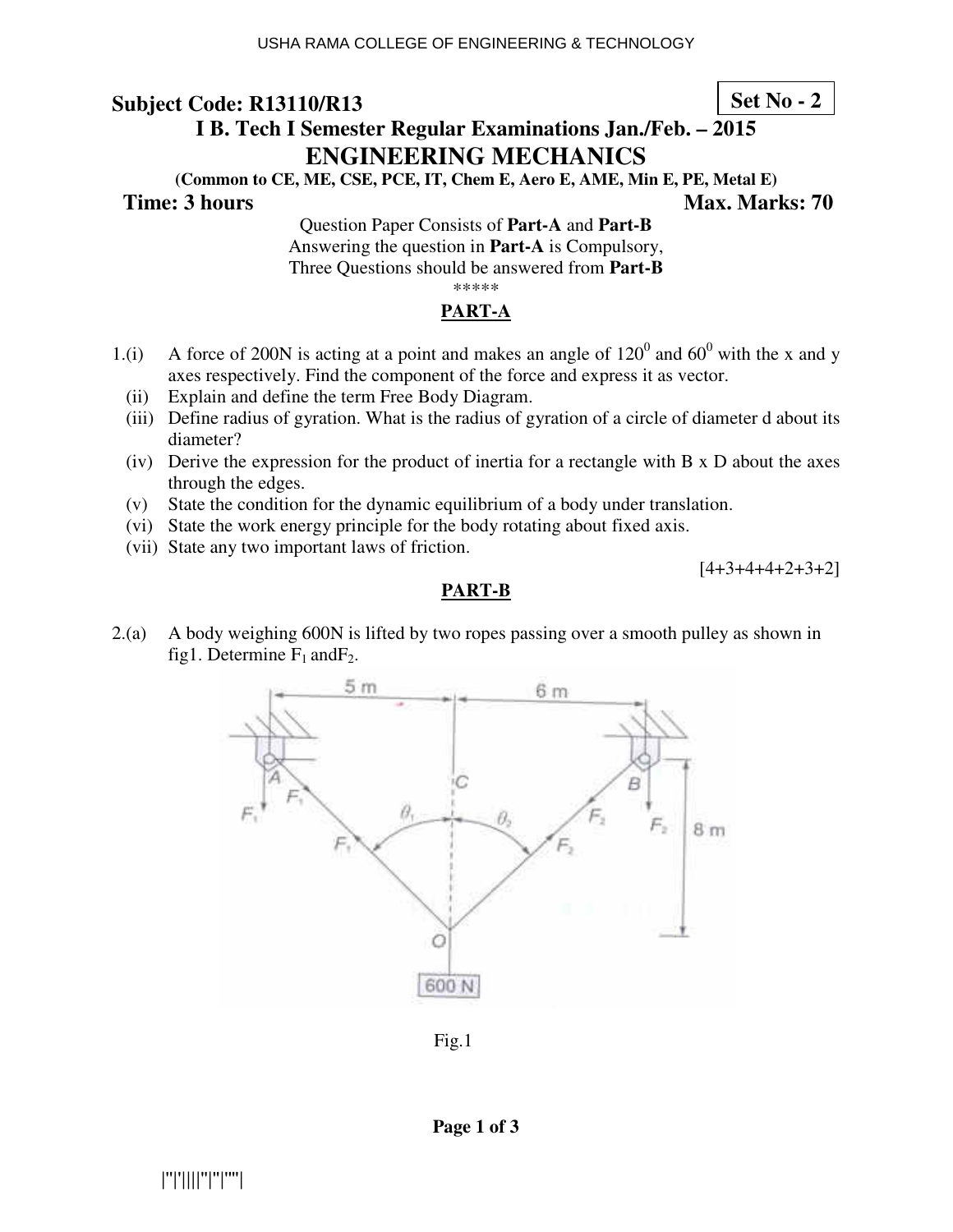2.(b) A cone of height 20cm and radius of base 5cm is truncated from its apex by a height of 5cm. Locate the centre of gravity of the truncated cone.

 $[6+10]$ 

**Set No - 2**

3.(a) For the system shown in the fig 2., determine the magnitude P so that the system just starts to move down. Assume that the pulley is smooth and coefficient of friction as 0.26 for horizontal and inclined planes.



#### **Fig.2**

- (b) Compute the mass moment of inertia of a circular plate.
- 4.(a) A stone dropped into a well is heard to strike the water after 7secs. Find the depth of the well, if the velocity of sound is 450m/s.
	- (b) The weight of a body on earth is 980N. If the acceleration due to gravity on earth is 9.80  $m/s<sup>2</sup>$ , what will be the weight of the body on
		- (i) The moon, where gravitational acceleration is  $1.6 \text{ m/s}^2$  and
		- (ii) The sun, where gravitational acceleration is  $270 \text{ m/s}^2$ .
- 5.(a) State and prove Varignon's theorem.
- (b) A body weighing 20N is projected up a  $20^0$  inclined plane with a velocity of 12m/s, coefficient of friction is 0.15. Find the maximum distance S that the body will move up the inclined plane.

[8+8]

 $[10+6]$ 

 $[6+10]$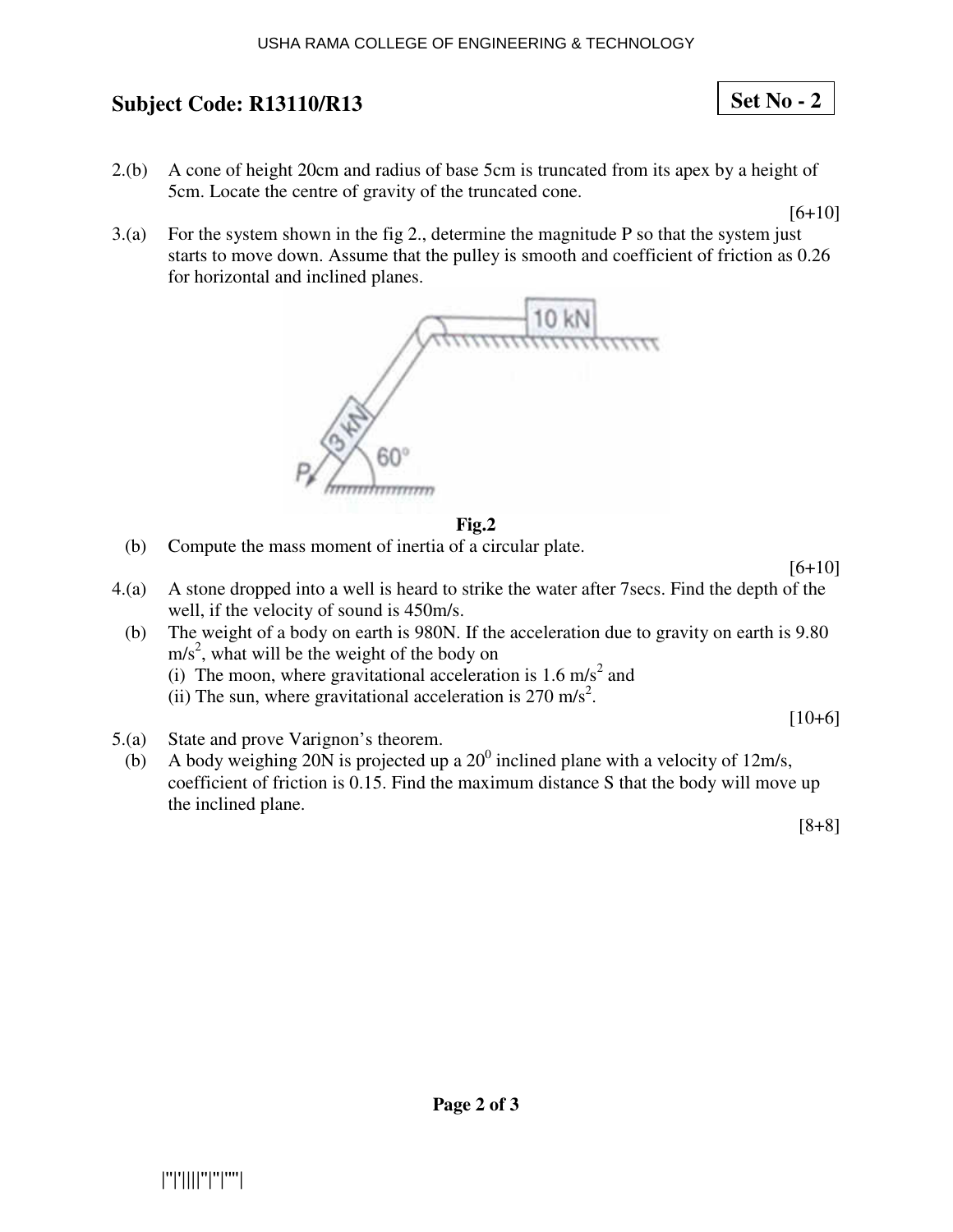## **Set No - 2**

6.(a) Two spheres, each of weight 1000N and radius 25cm rest in a horizontal channel of width 90cm as shown in the fig.3. Find the reactions on the points of contact A, B and C.



#### **Fig.3.**

(b) Differentiate between rectilinear motion and curvilinear motion.

[10+6]

7.(a) Locate the centroid of the shaded area as shown in the fig.4



**Fig.4** 

(b) Determine the second moment of an area of a right angled triangle with respect to its base.

 $[10+6]$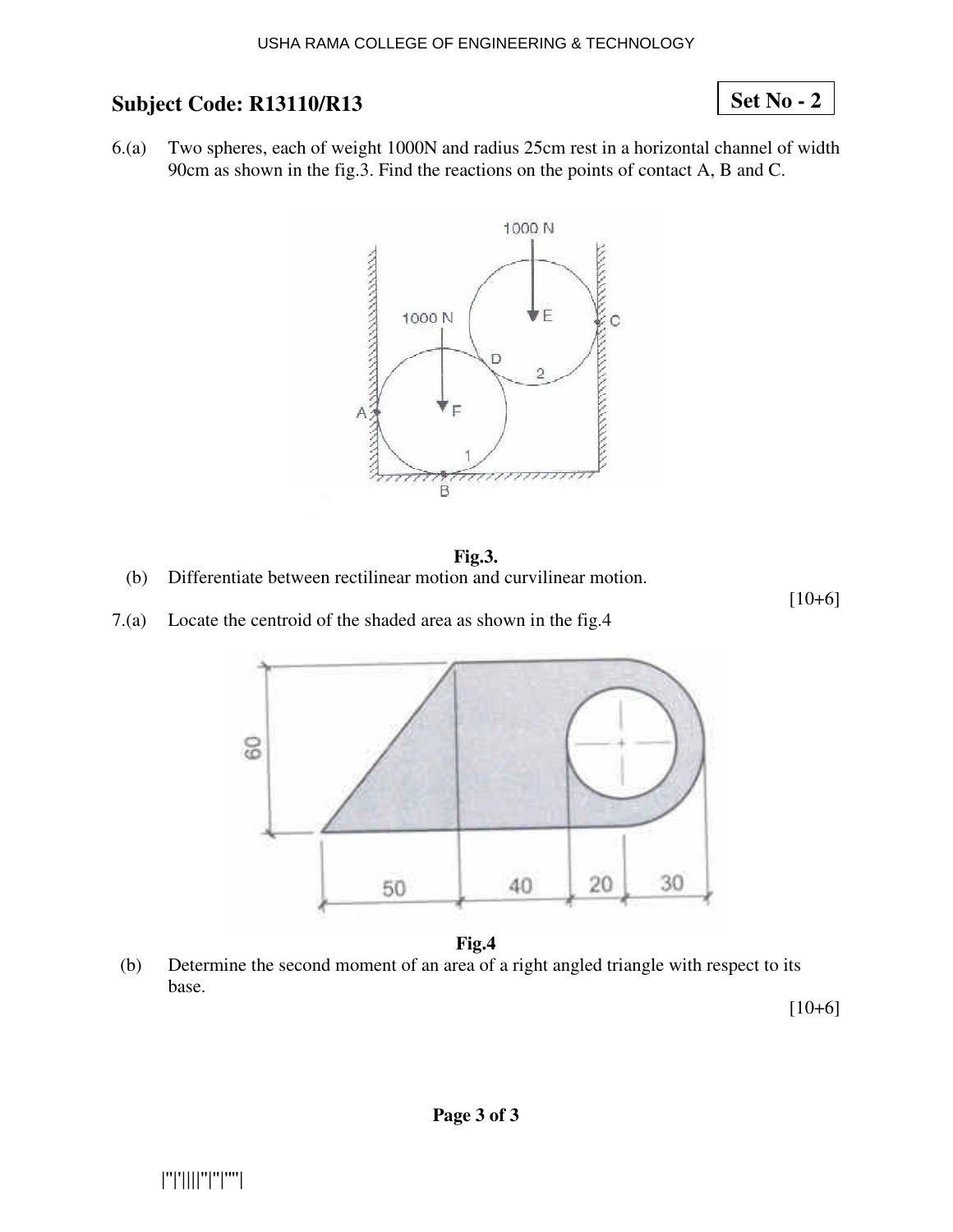# **I B. Tech I Semester Regular Examinations Jan./Feb. – 2015 ENGINEERING MECHANICS**

**(Common to CE, ME, CSE, PCE, IT, Chem E, Aero E, AME, Min E, PE, Metal E)** 

**Time: 3 hours** Max. Marks: 70

**Set No - 3**

Question Paper Consists of **Part-A** and **Part-B** Answering the question in **Part-A** is Compulsory, Three Questions should be answered from **Part-B** \*\*\*\*\*

#### **PART-A**

- 1.(i) State the parallelogram law of forces.
	- (ii) What is the principle of transmissibility?
	- (iii) What is centroid of a (a) rectangle (b) triangle with respect to base (c) triangle with respect to apex.
	- (iv) What is the moment of inertia of triangular lamina (b  $x$  h) about its horizontal centroidal axis.
	- (v) State the impulse momentum principle. Write its equation.
	- (vi) Derive relation between angular velocity and linear velocity.
	- (vii) Differentiate between kinematics and kinetics.

 $[3+3+3+4+3+3+3]$ 

#### **PART-B**

- 2. A force vector is represented by a line AB. The coordinates of point A are (2, 4, 3) and of point B is (1,-5, 2) respectively. If the magnitude of force is 10N, then determine the
	- (i) Components of the forces along x, y and z axis
	- (ii) Angles with the x, y and z axis.
	- (iii) Specify the force vector.

[16]

- 3.(a) A force of P is directed from a point A (4,1,4) metres towards a point (-3,4,-1) meters. If it causes a moment of  $M_z$  = 1900Nm, determine the moment of P about x-axes and yaxes.
	- (b) Determine the mass moment of inertia of a right circular cone shown in the fig.1 below



**Fig.1** 

[6+10]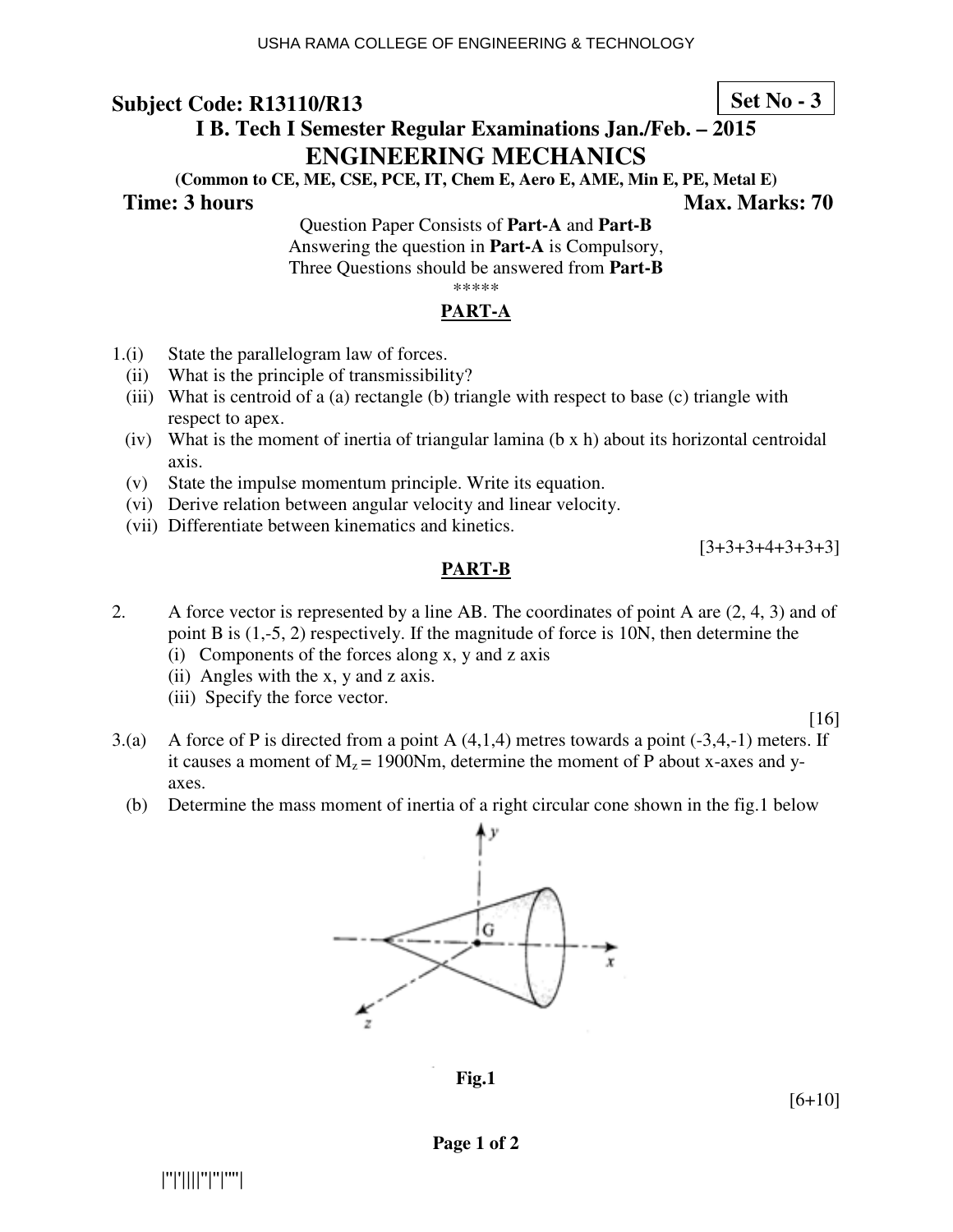- 4.(a) A tower is 150m height. A particle is dropped from the top of the tower and at the same time another particle is projected upward from the foot of the tower. Both the particles meet at height of 80m. Find the velocity with which the second particle is projected upward.
	- (b) Derive work energy equation.
- 5.(a) A horizontal bar 10 m long and of negligible weight rests on rough inclined plane as shown in the fig-2. If the angle of friction is  $15^0$ , how close to B may the 200N force be applied before motion impends?



- (b) A body weighing 40N is projected up a  $40^0$  inclined plane with a velocity of 16m/s, coefficient of friction is 0.20. Find the maximum distance S that the body will move up the inclined plane.
	- [8+8]

[6+10]

- 6.(a) Define the terms: coplanar parallel forces, like parallel forces and unlike parallel forces. (b) Derive the equations of motion of a body moving along a circular path with uniform angular acceleration
- 7.(a) Determine the volume generated by rotating the shaded area shown in fig-3 about x-x axis.



Fig-3

(b) Determine the centroid of the triangle  $(b \times h)$  about the base from basic principles.

[12+4]

# |''|'||||''|''|''''|

**Set No - 3**

 $[10+6]$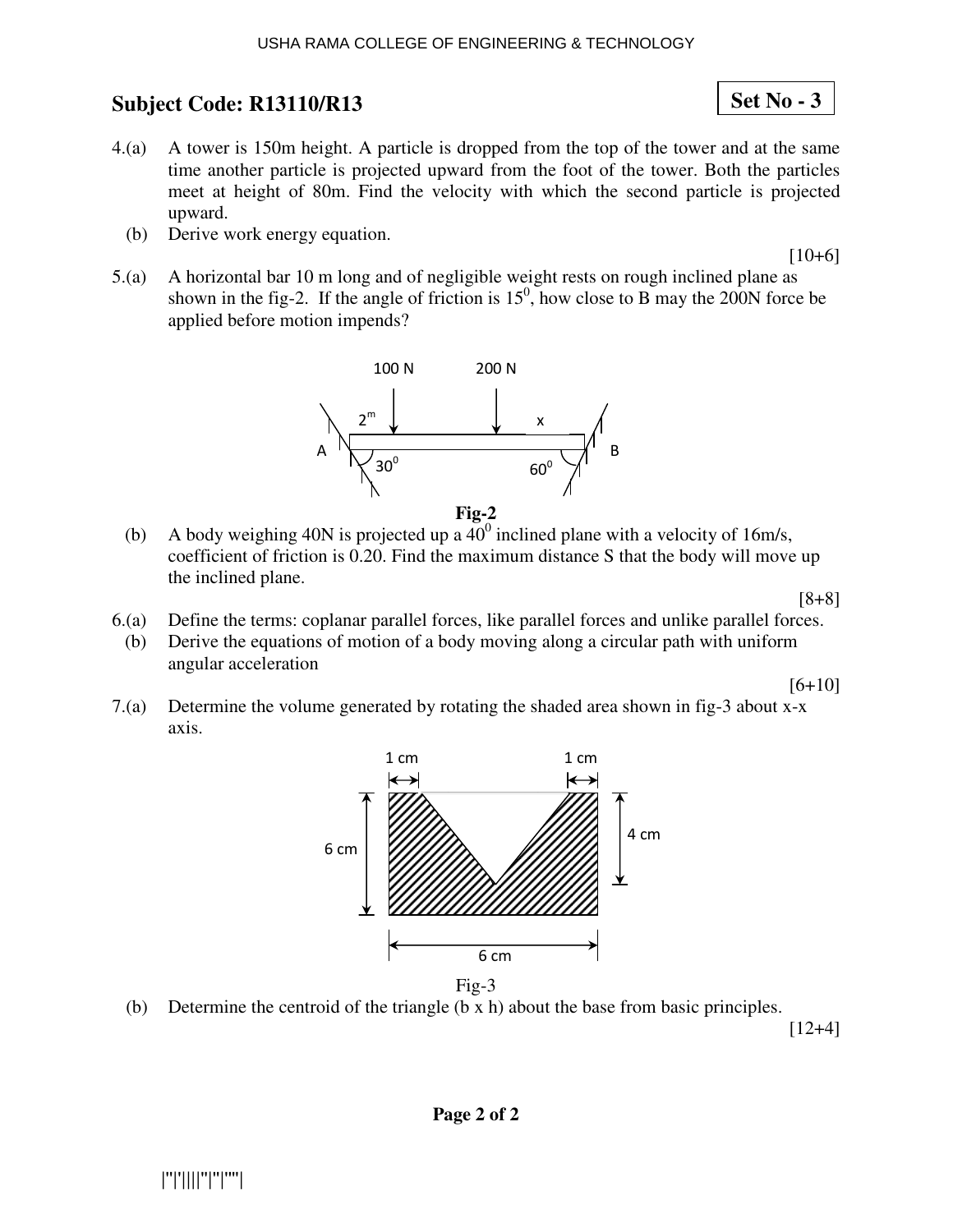#### **Set No - 4**

# **I B. Tech I Semester Regular Examinations Jan./Feb. – 2015 ENGINEERING MECHANICS**

**(Common to CE, ME, CSE, PCE, IT, Chem E, Aero E, AME, Min E, PE, Metal E)** 

**Time: 3 hours** Max. Marks: 70

Question Paper Consists of **Part-A** and **Part-B** Answering the question in **Part-A** is Compulsory, Three Questions should be answered from **Part-B** \*\*\*\*\*

#### **PART-A**

- 1.(i) Mention the Coulomb's laws of friction.
	- (ii) What is the converse law of polygon law of forces.
	- (iii) State Pappus theorems I and II.
	- (iv) Differentiate between polar moment of inertia and product of inertia.
- (v) Find the force acting on a body of mass 100 kg and producing an acceleration of 2 m/s<sup>2</sup> in the direction.
	- (vi) Find the work done in drawing a body weighing 500N through a distance of 5m along a horizontal surface by force of 300N whose line of action makes an angle of  $30<sup>0</sup>$  with the horizontal.

 $[3+4+4+3+4+4]$ 

#### **PART-B**

- 2. If the force multiplier of a force P acting from A to E is  $P_m$  = 40N/m, referring Fig-1. Find out the following
	- (i) Component of P along AC
	- (ii) Moment of P about D.



**Fig-1**

[16]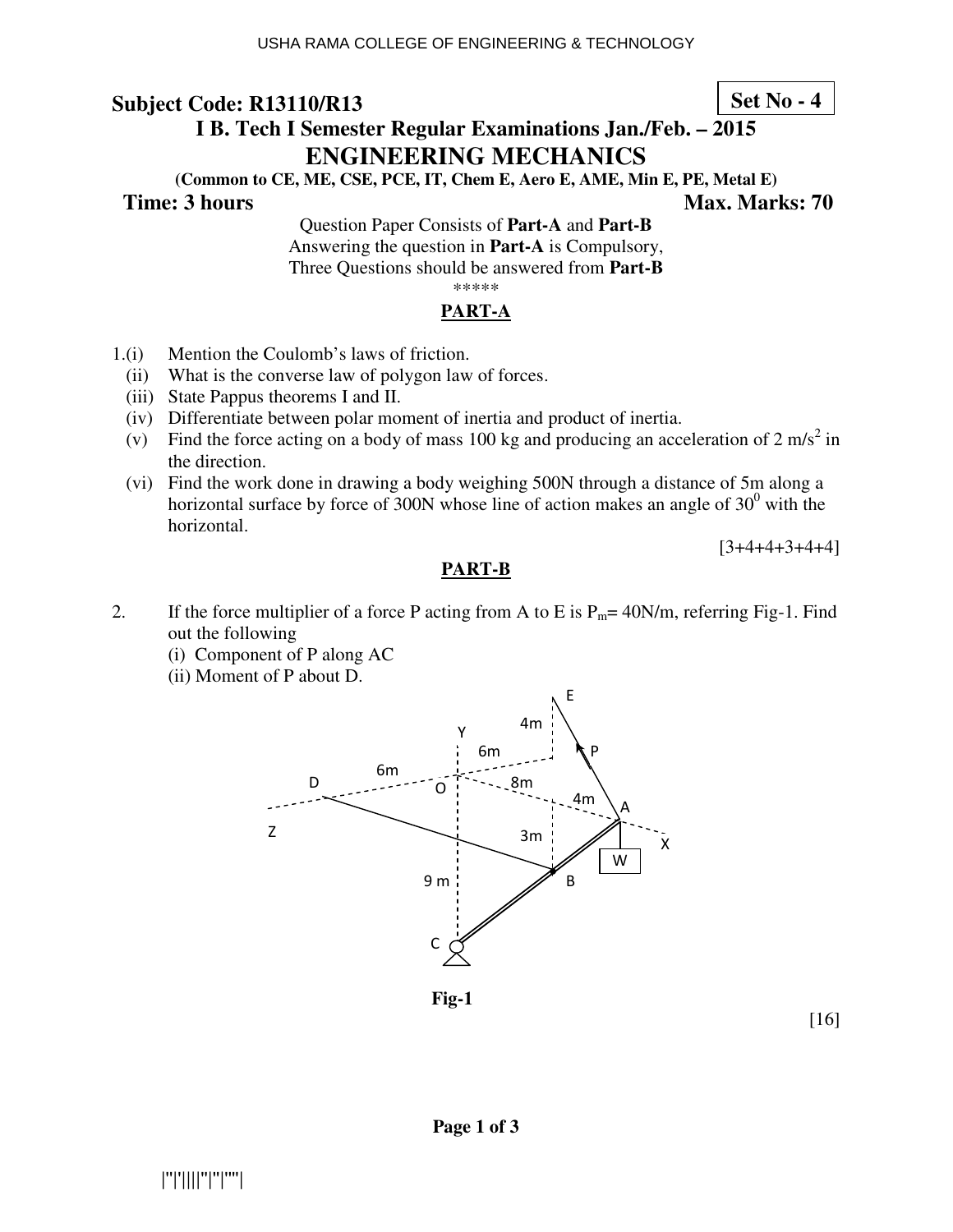### **Set No - 4**

3.(a) Find the centroid of the shaded area shown in fig-2 w. r .t. x and y axes.





(b) Find the moment of inertia of the area shown in shaded area in fig .3, about edge AB.



Fig.3

- 4.(a) Explain the laws of motion for a body in rotational motion.
- (b) A wheel rotating about a fixed axis at 20 rpm is uniformly accelerated for 70s during which it makes 50 revolutions. Find the angular velocity at the end of this interval and also the time required for the speed to reach 100rpm.

[8+8]

- 5.(a) A block is lying over a  $10^0$  wedge on a horizontal floor and leaning against a vertical wall and weighing 1500N is to be raised by applying a horizontal force to the wedge. Assuming coefficient of friction between all the forces in contact to be 0.3, determine the minimum horizontal force to be applied to raise the block.
	- (b) Derive work energy equation.
- 6.(a) Write about the following
	- (i) Free body diagram with example
	- (ii) Equations of equilibrium.
	- (b) An automobile travels 800m in 50s when it is accelerated at a constant rate of 0.8m/s. Determine the initial and final velocity and also the distance travelled for the first 14s.

 $[10+6]$